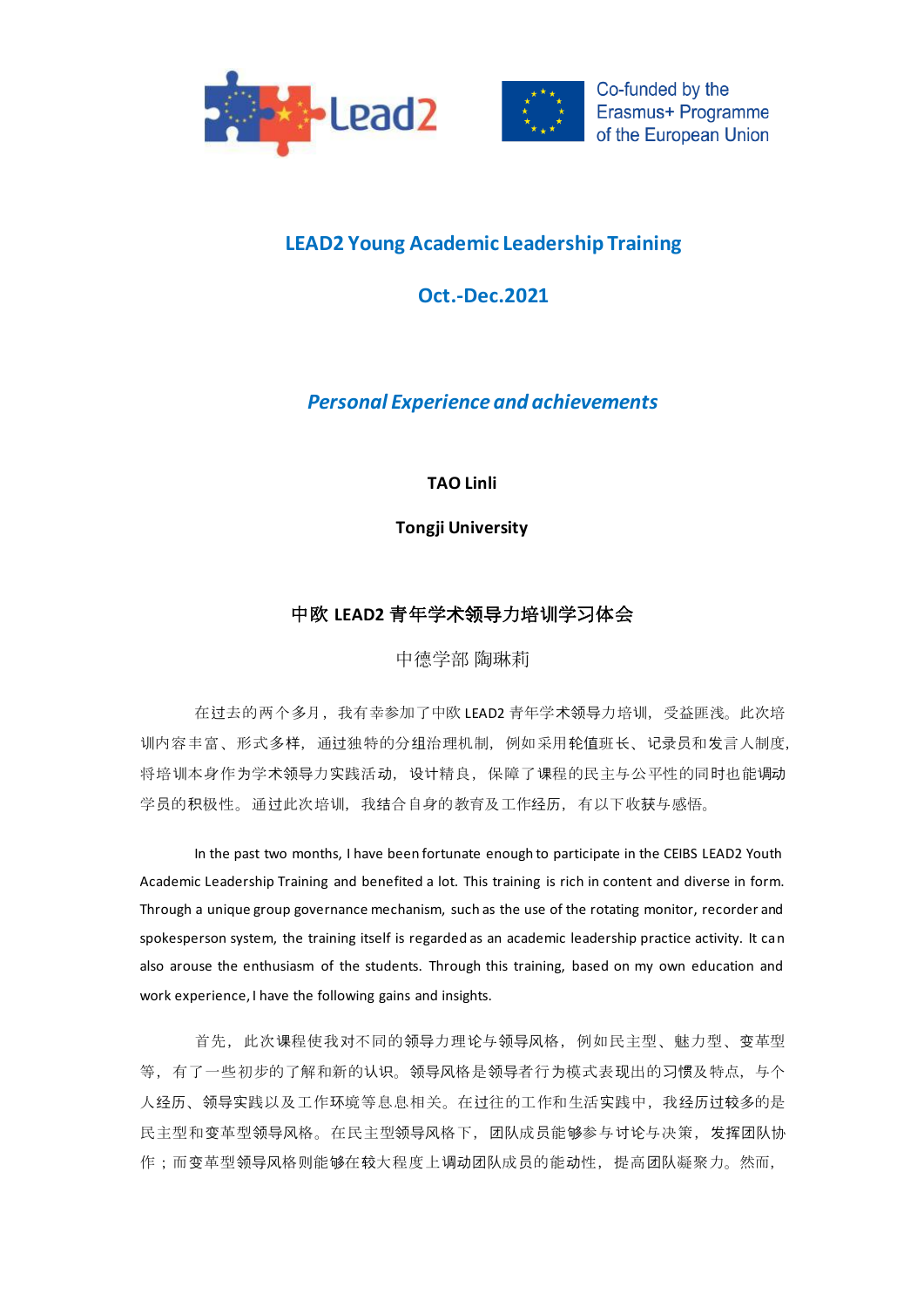无论是哪一种领导风格,都有自身的利弊,需要结合具体的团队模式以及工作方式不断调整。 结合高校背景,我认为学术领导更需要具备变革型领导特质。除推动教学科研创新外,学术领 导也应通过整合各方意见,增强组织创新,在提高学校教育和科研能力的同时,提升学校整体 的创新行为。也因此,科研能力、管理能力、前瞻性、沟通能力、解决问题的能力以及创新力 等对于学术领导而言都是不可或缺的,这些也是每一位青年学术领导及高校工作者应该不断培 养的特征。



First of all, this course gave me some preliminary understanding and new understanding of different leadership theories and leadership styles, such as democratic, charismatic, transformational, etc. Leadership style is the habits and characteristics of a leader's behavior pattern, which is closely related to personal experience, leadership practice, and work environment. In the past work and life practice, I have experienced more democratic and transformational leadership styles. Under the democratic leadership style, team members can participate in discussions and decision-making, and play a role in teamwork; while the transformational leadership style can mobilize the initiative of team members to a greater extent and improve team cohesion. However, each leadership style has its own pros and cons, and needs to be constantly adjusted in conjunction with the specific team model and working style. Combined with the university background, I think that academic leaders need more transformational leadership characteristics. In addition to promoting innovation in teaching and scientific research, academic leaders should also enhance organizational innovation by integrating opinions from all sides. Therefore, scientific research ability, management ability, forward-looking ability, communication ability, problem-solving ability and innovation ability are all indispensable for academic leaders, and these are also what every young academic leader and university worker should continuously cultivate. Characteristics.

此外,随着全球化进程不断进程,国际化已然成为国际一流大学的发展路径和重要特 征。即使在如今疫情形势下,高校间的国际交流合作依然在多方面多维度展开。在融合创新的 基础上,结合自身特色与管理理念,借鉴世界其他高校先进的治理方法,并将中国的教育理念 和方法输出,才能更好推动开放与合作。在同济中德学部工作期间,无论是在策划组织中德文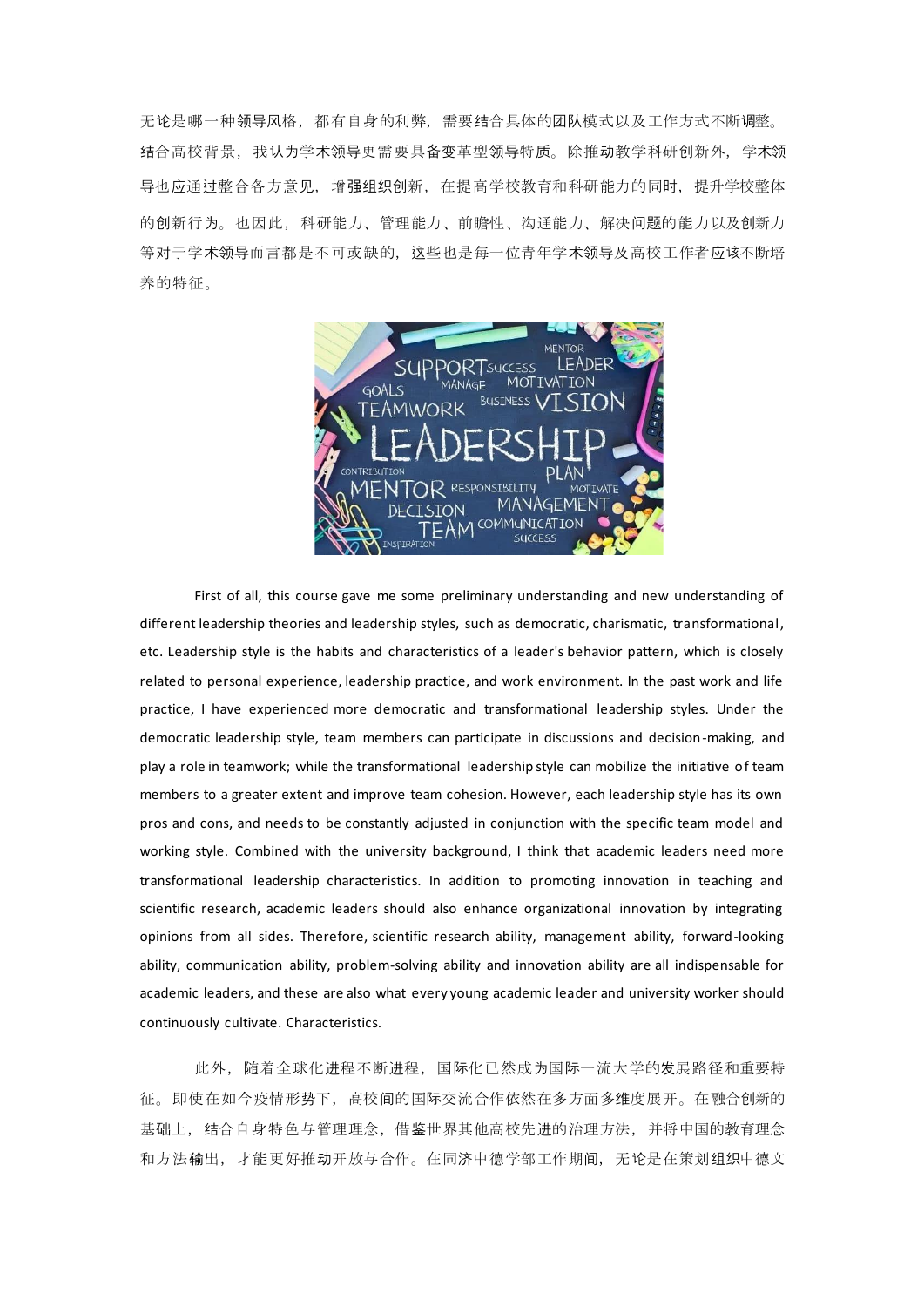化活动的过程中,或是与其他中德机构合作时,我不仅提高了自身的跨文化交流能力,对他者 文化及自身文化有了更深入的了解,也深刻地认识到,在国际合作地层面下,青年学术领导更 应具有全球视野,除了跨文化交流能力外,更应有坚定的信念和价值观,尊重科学和文化的差 异性。



In addition, with the continuous progress of globalization, internationalization has become the development path and important feature of world-class universities. Even under the current epidemic situation, international exchanges and cooperation between universities are still carried out in many aspects and dimensions. On the basis of integration and innovation, combined with its own characteristics and management concepts, learn from the advanced governance methods of other universities in the world, and export Chinese educational concepts and methods, in order to better promote openness and cooperation. During my work in Tongji Sino-German Institute, whether in planning and organizing Sino-German cultural activities or when cooperating with other Sino-German institutions, I not only improved my cross-cultural communication skills, but also had a good understanding of other people's culture and my own culture. With a deeper understanding and a profound understanding that at the level of international cooperation, young academic leaders should have a global perspective, in addition to cross-cultural communication skills, they should have firm beliefs and values, respect for differences in science and culture.

最后,在此次培训过程中,其他学员的分享及其工作方式也拓展了我思考问题的角度, 让我收获颇丰。同时,我也学得了更多关于团队协作、沟通协调以及工作管理等实用技能,也 将结合工作实际,学以致用,例如在未来的工作中科学地进行时间规划,并使用 PDCA 目标管 理方式优化目前的工作方式及流程等,完善自己在工作中的不足,努力提高自身素质与业务能 力。

Finally, during this training process, the sharing of other students and their working methods also broadened my perspective of thinking about problems, and I learned a lot. At the same time, I have also learned more practical skills such as teamwork, communication and coordination, and work management. I will also apply what I have learned in combination with the actual work. For example, I will scientifically plan time in my future work, and use the PDCA target management method to